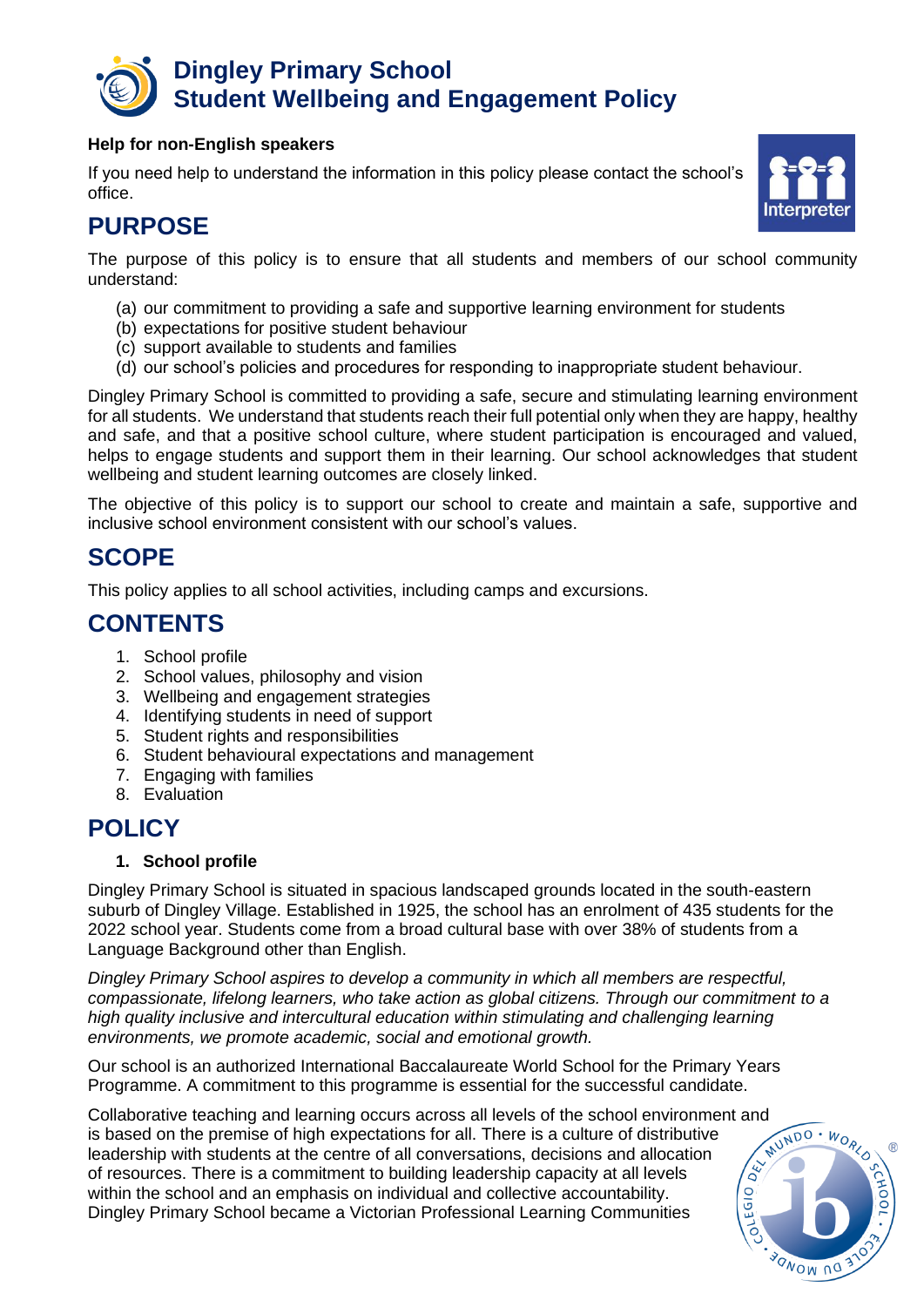

(PLC) school in 2021, and teachers plan and work collaboratively to assess, monitor and track student achievement. There is a pervading commitment to professional growth and personal accountability within the staff. Teachers participate in peer observation, mentoring and induction programs.

A broad enrichment program includes a range of extra-curricular offerings, including instrumental music tuition, coding & robotics, public speaking, swimming and after school sport tuition as part of the Sporting Schools initiative. Dingley Primary School also provides students with a comprehensive outdoor education program from Year 2 through to Year 6; inclusive of camps and interschool competitions. Our student leadership program includes Student Representative Council, with our school captains authentically leading student voice and agency within four action groups (school, community, national and international).

Dingley Primary School's out of school hours care provider is Team Kids - a leader in the area of Before and After School Care, and Holiday Programs. Our students benefit from a Breakfast Club which operates twice a week in coniunction with Food Bank. We also offer a school operated canteen three days a week, providing lunch orders and over the counter sales.

Dingley Primary School is compliant with all eleven Child Safe Standards and promotes the safety, wellbeing and inclusion of all children. A high level of community spirit exists at Dingley Primary School.

### **2. School values, philosophy and vision**

Dingley Primary School's Statement of Values and School Philosophy is integral to the work that we do and is the foundation of our school community. Students, staff and members of our school community are encouraged to live and demonstrate our core values of respect, integrity and kindness at every opportunity.

Our school's vision is to empower students to reach their personal best, and fully equip them to contribute positively to society as happy, healthy young adults.

Our Statement of Values and Philosophy is available online at: [https://www.dingleyps.vic.edu.au/.](https://www.dingleyps.vic.edu.au/)

### **3. Wellbeing and engagement strategies**

Dingley Primary School has developed a range of strategies to promote engagement, an inclusive and safe environment, positive behaviour, and respectful relationships for all students in our school. We recognise the importance of student friendships and peer support in helping children and students feel safe and less isolated We acknowledge that some students may need extra social, emotional or educational support at school, and that the needs of students will change over time as they grow and learn.

A summary of the universal (whole of school), targeted (year group specific) and individual engagement strategies used by our school is included below:

#### Universal

- high and consistent expectations of all staff, students and parents and carers
- prioritise positive relationships between staff and students, recognising the fundamental role this plays in building and sustaining student wellbeing
- creating a culture that is inclusive, engaging and supportive and that embraces and celebrates diversity and empowers all students to participate and feel valued
- welcoming all parents/carers and being responsive to them as partners in learning
- analysing and being responsive to a range of school data such as attendance, Attitudes to School Survey, parent survey data, student management data and school level assessment data
- deliver a broad curriculum to enrich and engage our students

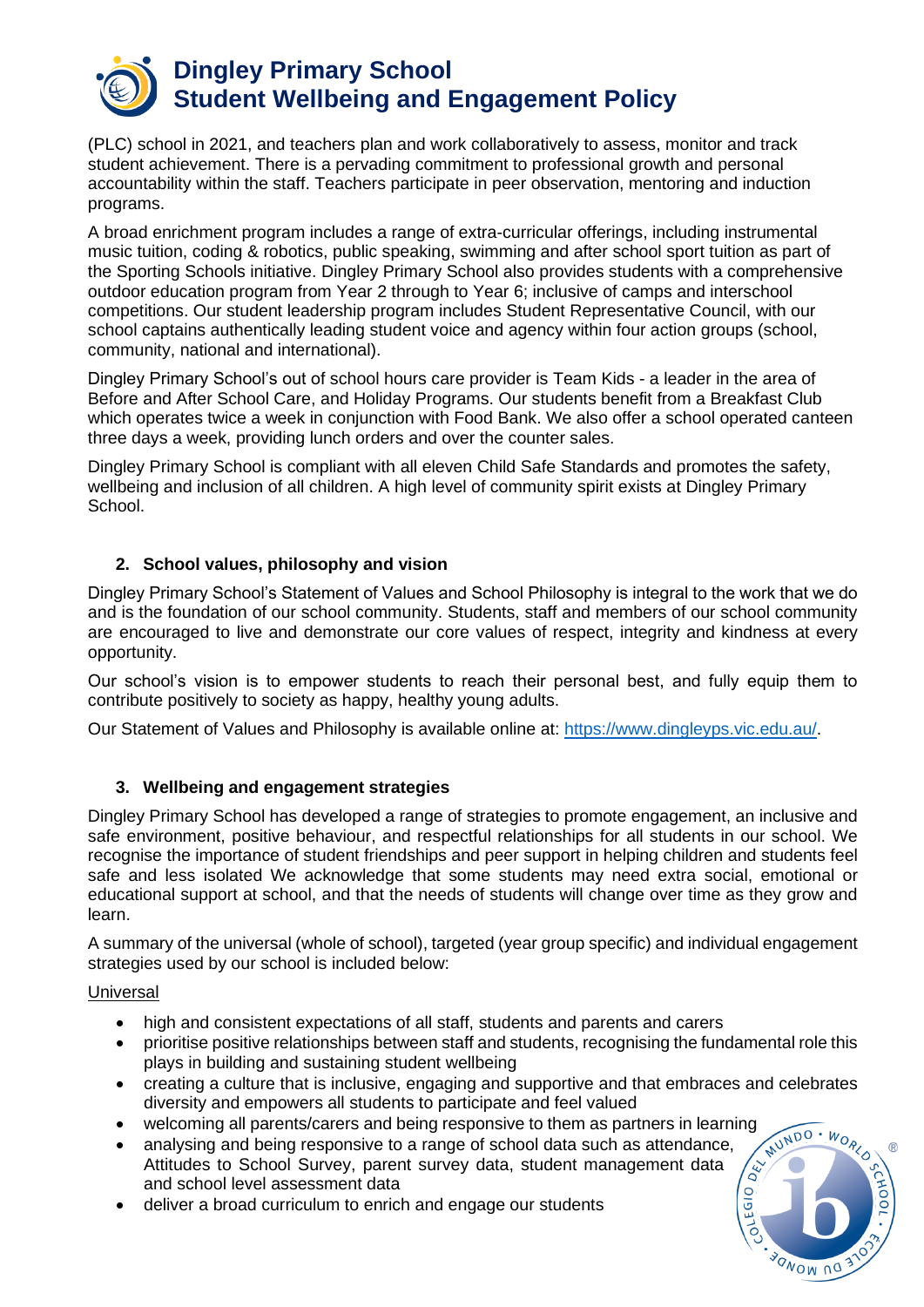

- teachers at Dingley Primary School use an instructional framework to ensure an explicit, common and shared model of instruction to ensure that evidenced-based, high yield teaching practices are incorporated into all lessons
- teachers at Dingley Primary School adopt a broad range of teaching and assessment approaches to effectively respond to the diverse learning styles, strengths and needs of our students and follow the standards set by the Victorian Institute of Teaching
- our school's Statement of Values and Philosophy are incorporated into our curriculum and promoted to students, staff and parents so that they are shared and celebrated as the foundation of our school community
- carefully planned transition programs to support students moving into different stages of their schooling
- positive behaviour and student achievement is acknowledged in the classroom, and formally in school assemblies and communication to parents
- monitor student attendance and implement attendance improvement strategies at a wholeschool, cohort and individual level
- students can contribute to and provide feedback on decisions about school operations through the Student Representative Council and other forums including year group meetings and Peer Support Groups. Students are also encouraged to speak with their teachers, Assistant Principal and Principal whenever they have any questions or concerns.
- create opportunities for cross—age connections amongst students through school plays, athletics, music programs and peer support programs
- all students are welcome to self-refer to the Assistant Principal or Principal if they would like to discuss a particular issue or feel as though they may need support of any kind.
- we engage in school wide positive behaviour support with our staff and students, which includes programs such as:
	- o Respectful Relationships
	- o Bully Stoppers
- programs, incursions and excursions developed to address issue specific needs or behaviour (i.e. positive relationship building)
- opportunities for student inclusion (i.e. sports teams, clubs, recess and lunchtime activities)
- buddy programs, peers support programs such as PLAY leaders or peer mediators
- measures are in place to empower our school community to identify, report and address inappropriate and harmful behaviours such as racism, homophobia and other forms of discrimination or harassment.

#### **Targeted**

- each year group has a Year Level Leader, who monitor the health and wellbeing of students in their year, and act as a point of contact for students who may need additional support
- Koorie students are supported to engage fully in their education, in a positive learning environment that understands and appreciates the strength of Aboriginal and Torres Strait Islander culture
- we support learning and wellbeing outcomes of students from refugee background, English as a second language students, and all cultural and linguistically diverse students are supported to feel safe and included in our school including through:
	- o departmental resources
	- o engaging interpreters
	- o utilising resources available for borrowing from the Languages and Multicultural Education Resource Centre
	- o transitions to school
- we provide a positive and respectful learning environment for our students who identify as LGBTIQ+ and follow the Department's policy on [LGBTIQ Student](https://www2.education.vic.gov.au/pal/lgbtiq-student-support/policy)   $\sqrt{\frac{2}{5}}$ Support linsert any specific measures at your school to support LGBTIQ+ [students\]](https://www2.education.vic.gov.au/pal/lgbtiq-student-support/policy)

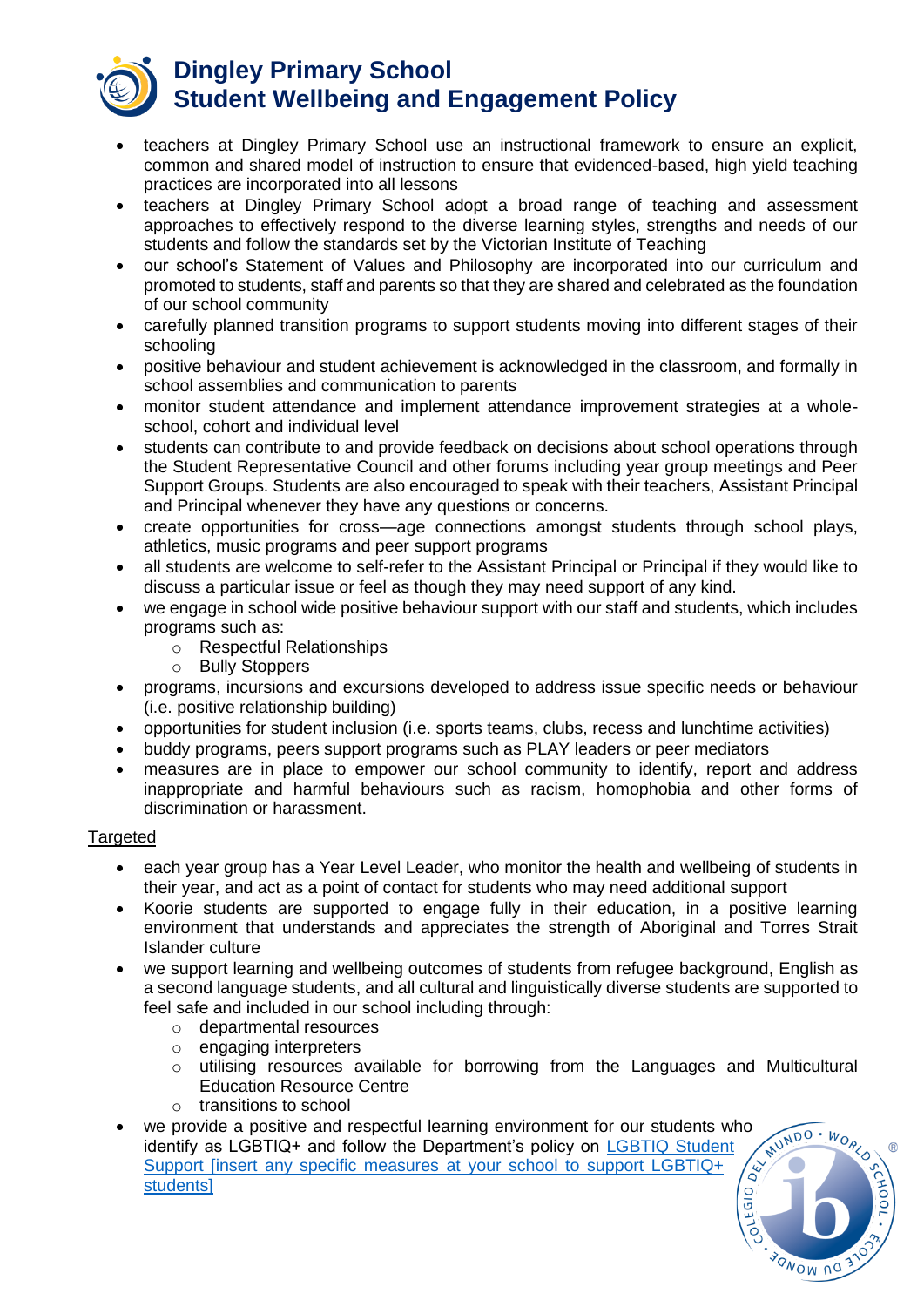

- all students in Out of Home Care are supported in accordance with the Department's policy on [Supporting Students in](https://www2.education.vic.gov.au/pal/supporting-students-out-home-care/policy) Out-of-Home Care including being appointed a Learning Mentor, having an Individual Learning Plan and a Student Support Group (SSG) and being referred to Student Support Services for an Educational Needs Assessment
- students with a disability are supported to be able to engage fully in their learning and school activities in accordance with the Department's policy on [Students with Disability,](https://www2.education.vic.gov.au/pal/students-disability/policy) such as through reasonable adjustments to support access to learning programs, consultation with families and where required, student support groups and individual education plans
- wellbeing and health staff will undertake health promotion and social skills development in response to needs identified by student wellbeing data, classroom teachers or other school staff each year
- staff will apply a trauma-informed approach to working with students who have experienced trauma
- students enrolled under the Department's international student program are supported in accordance with our legal obligations and Department policy and guidelines at: [International](https://www2.education.vic.gov.au/pal/international-student-program/guidance/supporting-students-learning-and-engagement-section-7)  [Student Program](https://www2.education.vic.gov.au/pal/international-student-program/guidance/supporting-students-learning-and-engagement-section-7)

### Individual

- [Student Support Groups](https://www2.education.vic.gov.au/pal/student-support-groups/policy)
- [Individual Education Plans](https://www2.education.vic.gov.au/pal/individual-education-plans-ieps/policy)
- [Behaviour -](https://www2.education.vic.gov.au/pal/behaviour-students/policy) Students
- [Behaviour Support Plans](https://www2.education.vic.gov.au/pal/behaviour-students/guidance/6-behaviour-support-plans)
- **[Student Support Services](https://www2.education.vic.gov.au/pal/student-support-services/policy)**

as well as to other Department programs and services such as:

- [Program for Students with Disabilities](https://www.education.vic.gov.au/school/teachers/learningneeds/Pages/psd.aspx)
- [Mental health toolkit](https://www.education.vic.gov.au/school/teachers/health/mentalhealth/Pages/mentalhealthtoolkit.aspx)
- [headspace](https://www.education.vic.gov.au/school/teachers/health/mentalhealth/Pages/headspace-counselling-secondary.aspx)
- [Navigator](https://www.education.vic.gov.au/school/teachers/behaviour/engagement/Pages/navigator.aspx)
- **[LOOKOUT](https://www.education.vic.gov.au/about/programs/Pages/lookout.aspx)**

Dingley Primary School implements a range of strategies that support and promote individual engagement. These can include:

- building constructive relationships with students at risk or students who are vulnerable due to complex individual circumstances
- meeting with student and their parent/carer to talk about how best to help the student engage with school
- developing an Individual Learning Plan and/or a Behaviour Support Plan
- considering if any environmental changes need to be made, for example changing the classroom set up
- referring the student to:
	- o school-based wellbeing supports
	- o Student Support Services
	- o Appropriate external supports such as council based youth and family services, other allied health professionals, headspace, child and adolescent mental health services or **ChildFirst**
	- o Re-engagement programs such as Navigator

Where necessary the school will support the student's family to engage by:

- being responsive and sensitive to changes in the student's circumstances and health and wellbeing
- collaborating, where appropriate and with the support of the student and their family, with any external allied health professionals, services or agencies that are supporting the student

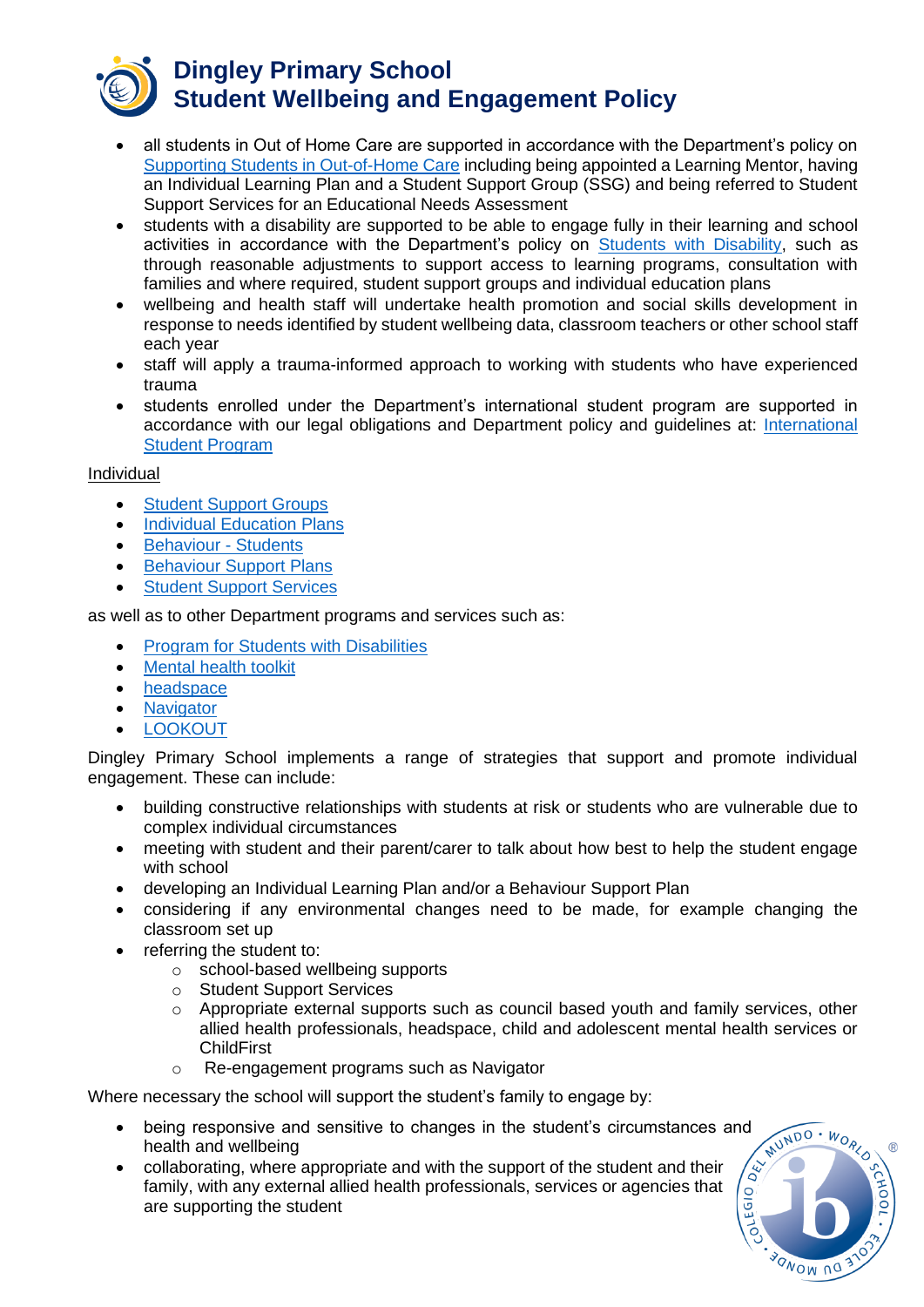

- monitoring individual student attendance and developing an Attendance Improvement Plans in collaboration with the student and their family
- engaging with our regional Koorie Engagement Support Officers
- running regular Student Support Group meetings for all students:
	- o with a disability
	- o in Out of Home Care
	- o with other complex needs that require ongoing support and monitoring*.*

### **4. Identifying students in need of support**

Dingley Primary School is committed to providing the necessary support to ensure our students are supported intellectually, emotionally and socially. The Student Wellbeing team plays a significant role in developing and implementing strategies help identify students in need of support and enhance student wellbeing. Dingley Primary School will utilise the following information and tools to identify students in need of extra emotional, social or educational support:

- personal, health and learning information gathered upon enrolment and while the student is enrolled
- attendance records
- academic performance
- observations by school staff such as changes in engagement, behaviour, self-care, social connectedness and motivation
- attendance, detention and suspension data
- engagement with families
- self-referrals or referrals from peers

#### **5. Student rights and responsibilities**

All members of our school community have a right to experience a safe and supportive school environment. We expect that all students, staff, parents and carers treat each other with respect and dignity. Our school's Statement of Values and Philosophy highlights the rights and responsibilities of members of our community.

Students have the right to:

- participate fully in their education
- feel safe, secure and happy at school
- learn in an environment free from bullying, harassment, violence, racism, discrimination or intimidation
- express their ideas, feelings and concerns.

Students have the responsibility to:

- participate fully in their educational program
- display positive behaviours that demonstrate respect for themselves, their peers, their teachers and members of the school community
- respect the right of others to learn.

Students who may have a complaint or concern about something that has happened at school are encouraged to speak to their parents or carers and approach a trusted teacher or a member of the school leadership team. Further information about raising a complaint or concern is available in our Complaints Policy.

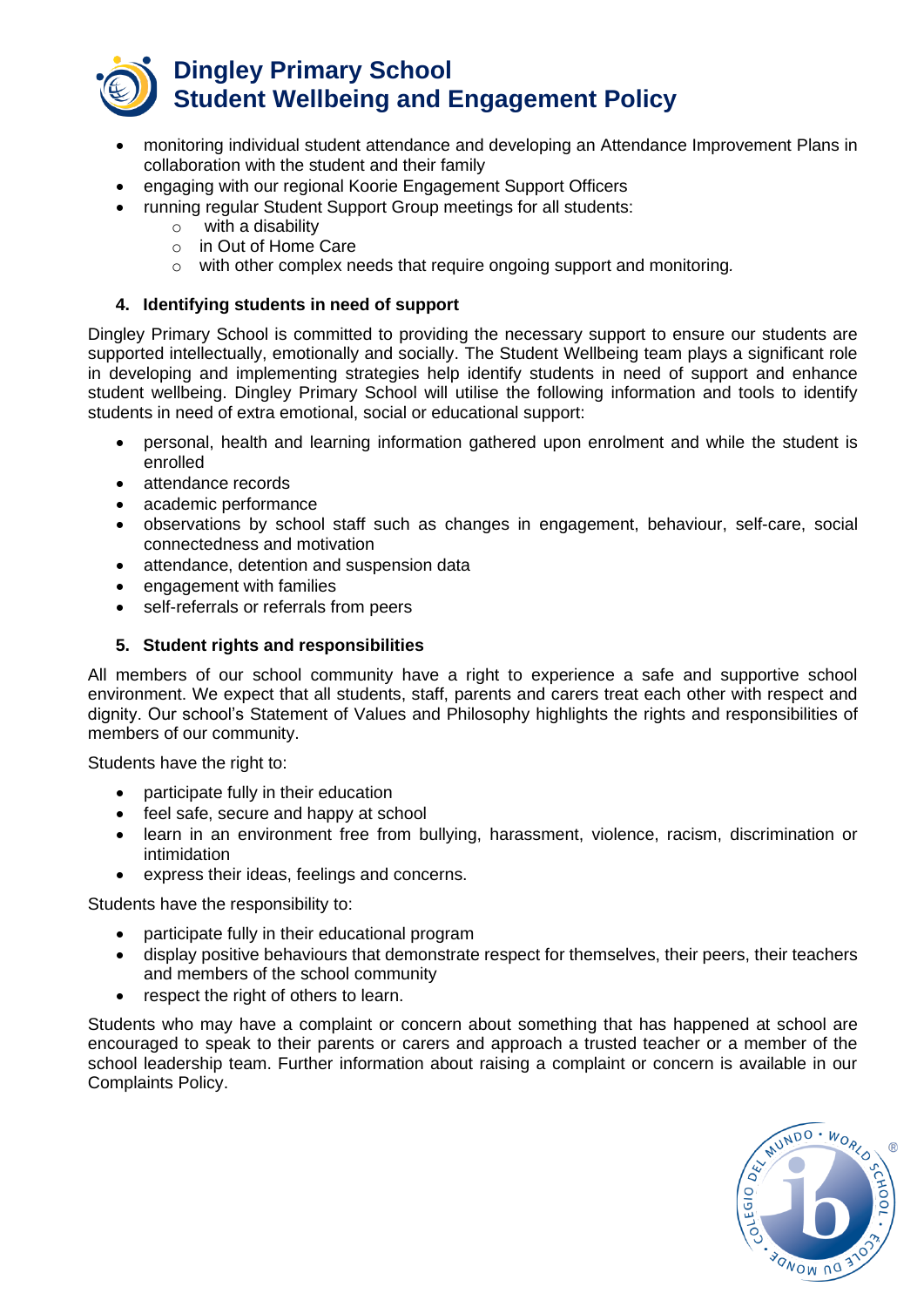

#### **6. Student behavioural expectations and management**

Behavioural expectations of students are grounded in our school's Statement of Values and Philosophy.

Violence, bullying, and other offensive and harmful behaviours such as racism, harassment and discrimination will not be tolerated and will be managed in accordance with this policy. Bullying will be managed in accordance with our Bullying Prevention Policy.

When a student acts in breach of the behaviour standards of our school community, Dingley Primary School will institute a staged response, consistent with the Department's policies on behaviour, discipline and student wellbeing and engagement. Where appropriate, parents will be informed about the inappropriate behaviour and the disciplinary action taken by teachers and other school staff.

Our school considers, explores and implement positive and non-punitive interventions to support student behaviour before considering disciplinary measures such as detention, withdrawal of privileges or withdrawal from class.

Disciplinary measures may be used as part of a staged response to inappropriate behaviour in combination with other engagement and support strategies to ensure that factors that may have contributed to the student's behaviour are identified and addressed. Disciplinary measures at our school will be applied fairly and consistently. Students will always be provided with an opportunity to be heard.

Disciplinary measures that may be applied include:

- warning a student that their behaviour is inappropriate
- teacher controlled consequences such as moving a student in a classroom or other reasonable and proportionate responses to misbehaviour
- withdrawal of privileges
- restorative practices
- detentions
- behaviour support and intervention meetings
- suspension
- expulsion

Suspension, expulsion and restrictive interventions are measures of last resort and may only be used in situations consistent with Department policy, available at:

- <https://www2.education.vic.gov.au/pal/suspensions/policy>
- <https://www2.education.vic.gov.au/pal/expulsions/policy>
- <https://www2.education.vic.gov.au/pal/restraint-seclusion/policy>

In line with Ministerial Order 1125, no student aged 8 or younger will be expelled without the approval of the Secretary of the Department of Education and Training.

The Principal of Dingley Primary School is responsible for ensuring all suspensions and expulsions are recorded on CASES21.

Corporal punishment is prohibited by law and will not be used in any circumstance at our school.

#### **7. Engaging with families**

Dingley Primary School values the input of parents and carers, and we will strive to support families to engage in their child's learning and build their capacity as active learners. We aim to be partners in learning with parents and carers in our school community.

We work hard to create successful partnerships with parents and carers by:

• ensuring that all parents have access to our school policies and procedures, available on our school website

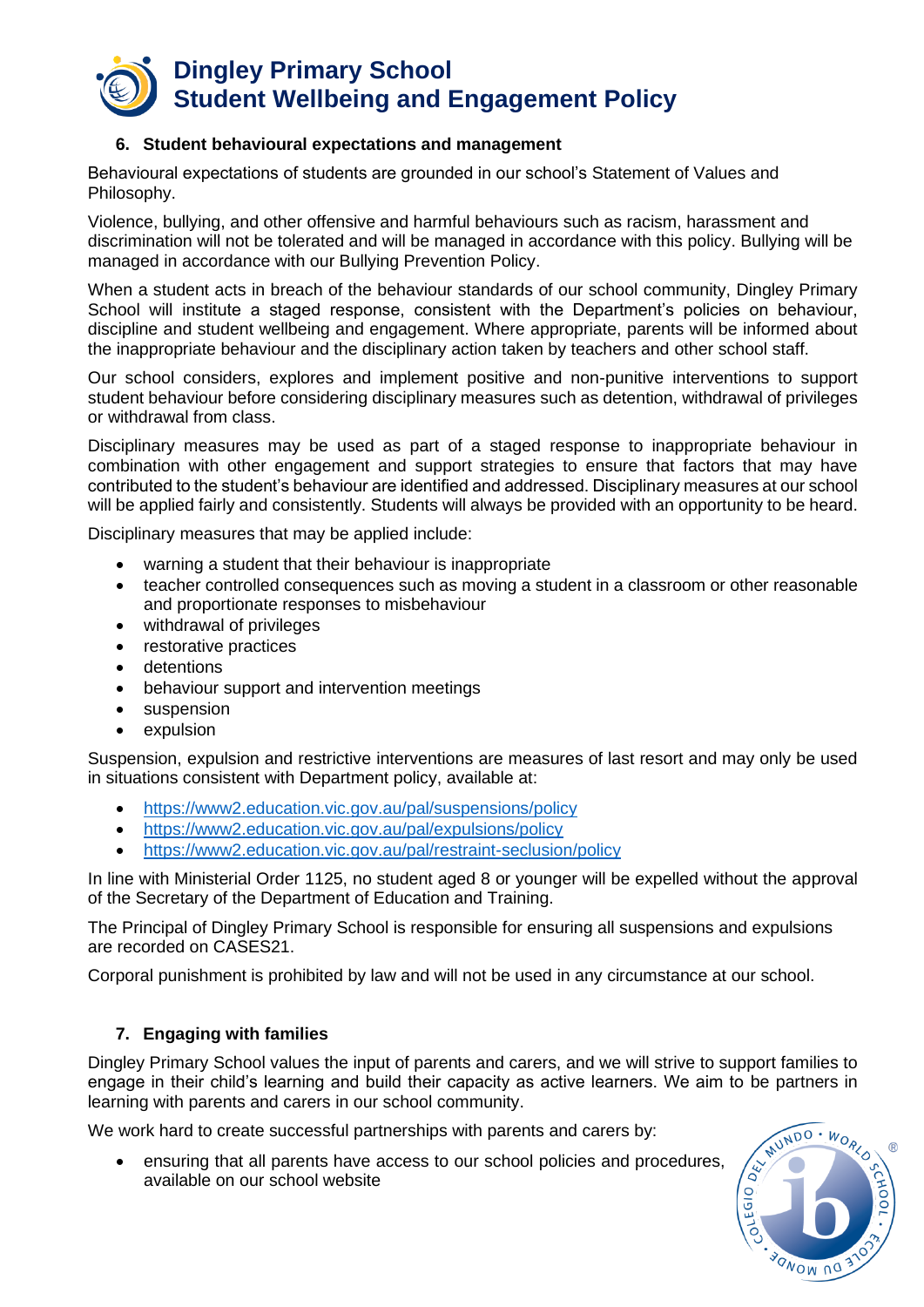

- maintaining an open, respectful line of communication between parents and staff, supported by our Communicating with School Staff policy.
- providing parent volunteer opportunities so that families can contribute to school activities
- involving families with homework and other curriculum-related activities
- involving families in school decision making
- coordinating resources and services from the community for families
- including families in Student Support Groups, and developing individual plans for students.

### **EVALUATION**

Dingley Primary School will collect data each year to understand the frequency and types of wellbeing issues that are experienced by our students so that we can measure the success or otherwise of our school based strategies and identify emerging trends or needs.

Sources of data that will be assessed on an annual basis include:

- student survey data
- incidents data
- school reports
- parent survey
- case management
- CASES21, including attendance and absence data
- SOCS

Dingley Primary School will also regularly monitor available data dashboards to ensure any wellbeing or engagement issues are acted upon in a timely manner and any intervention occurs as soon as possible.

# **COMMUNICATION**

This policy will be communicated to our school community in the following ways:

- Available publicly on our school's website and on our school's Compass portal
- Included in staff induction processes
- Included in transition and enrolment packs
- Included in student diaries so that it is easily accessible to parents, carers and students
- Included as annual reference in school newsletter
- Made available in hard copy from school administration upon request

Our school will also ensure it follows the mandatory parent/carer notification requirements with respect to suspensions and expulsions outlined in the Department's policies at:

- [Suspension process](https://www2.education.vic.gov.au/pal/suspensions/guidance/1-suspension-process)
- [Expulsions -](https://www2.education.vic.gov.au/pal/expulsions/guidance/decision) Decision

# **FURTHER INFORMATION AND RESOURCES**

The following Department of Education and Training policies are relevant to this Student Engagement and Wellbeing Policy:

- [Attendance](https://www2.education.vic.gov.au/pal/attendance/policy)
- [Student Engagement](https://www2.education.vic.gov.au/pal/student-engagement/policy)
- [Child Safe Standards](https://www2.education.vic.gov.au/pal/child-safe-standards/policy)
- [Supporting Students in Out-of-Home Care](https://www2.education.vic.gov.au/pal/supporting-students-out-home-care/policy)
- [Students with](https://www2.education.vic.gov.au/pal/students-disability/policy) Disability
- [LGBTIQ Student Support](https://www2.education.vic.gov.au/pal/lgbtiq-student-support/policy)
- [Behaviour -](https://www2.education.vic.gov.au/pal/behaviour-students/policy) Students
- **[Suspensions](https://www2.education.vic.gov.au/pal/suspensions/policy)**
- **[Expulsions](https://www2.education.vic.gov.au/pal/expulsions/policy)**